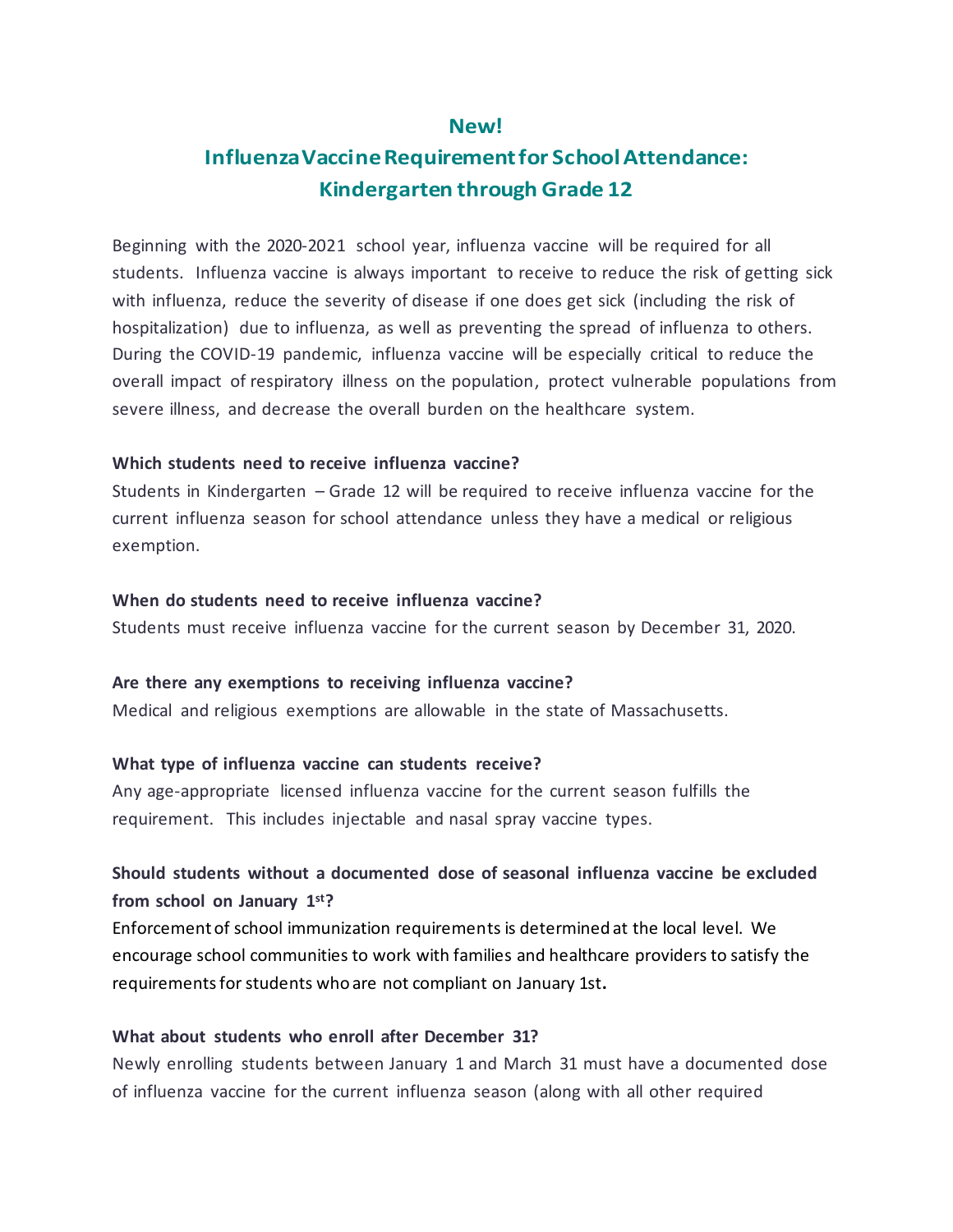vaccinations) when they start school.

#### **What about students who enroll later in the spring?**

Students enrolling after March 31 are not required to have a dose of influenza vaccine for the current school year.

### **Will my school have to report on influenza vaccine in the Kindergarten and Grade 7 school immunization surveys?**

Yes—the surveys will be open as usual during the fall to input information on other vaccines. By January 2021, a new section of the survey may be completed to report influenza vaccination rates for students enrolled in Kindergarten and Grade 7. We anticipate both parts of the survey, the traditional school immunization survey and the influenza component, will be due by the end of January 2021.

## **Will my school have to report the number of students who received influenza vaccine in the Grade 11 school immunization survey?**

Yes—the Grade 11 survey will open in early 2021 and will include the influenza question with the survey. More information on the timeline for the Grade 11 survey will be available in the future.

## **Will my school have to report the number of students who received influenza vaccine for students in all grades?**

While the influenza vaccine requirement exists for every grade, you will be asked to complete school immunization surveys for Kindergarten, Grade 7, and Grade 11.

#### **Will influenza vaccine be required every year or just for the 2020-2021 school year?**

Influenza vaccine is now a required vaccine for school attendance and will be required as of December 31 for all students in Kindergarten through Grade 12 each school year.

#### **Do younger students require 2 doses according to ACIP guidelines?**

Children younger than 9 may need two doses of influenza vaccine depending on the number of influenza vaccines they have received in the past. Children should be vaccinated according to ACIP recommendations but only one dose of influenza vaccine is required for school attendance.